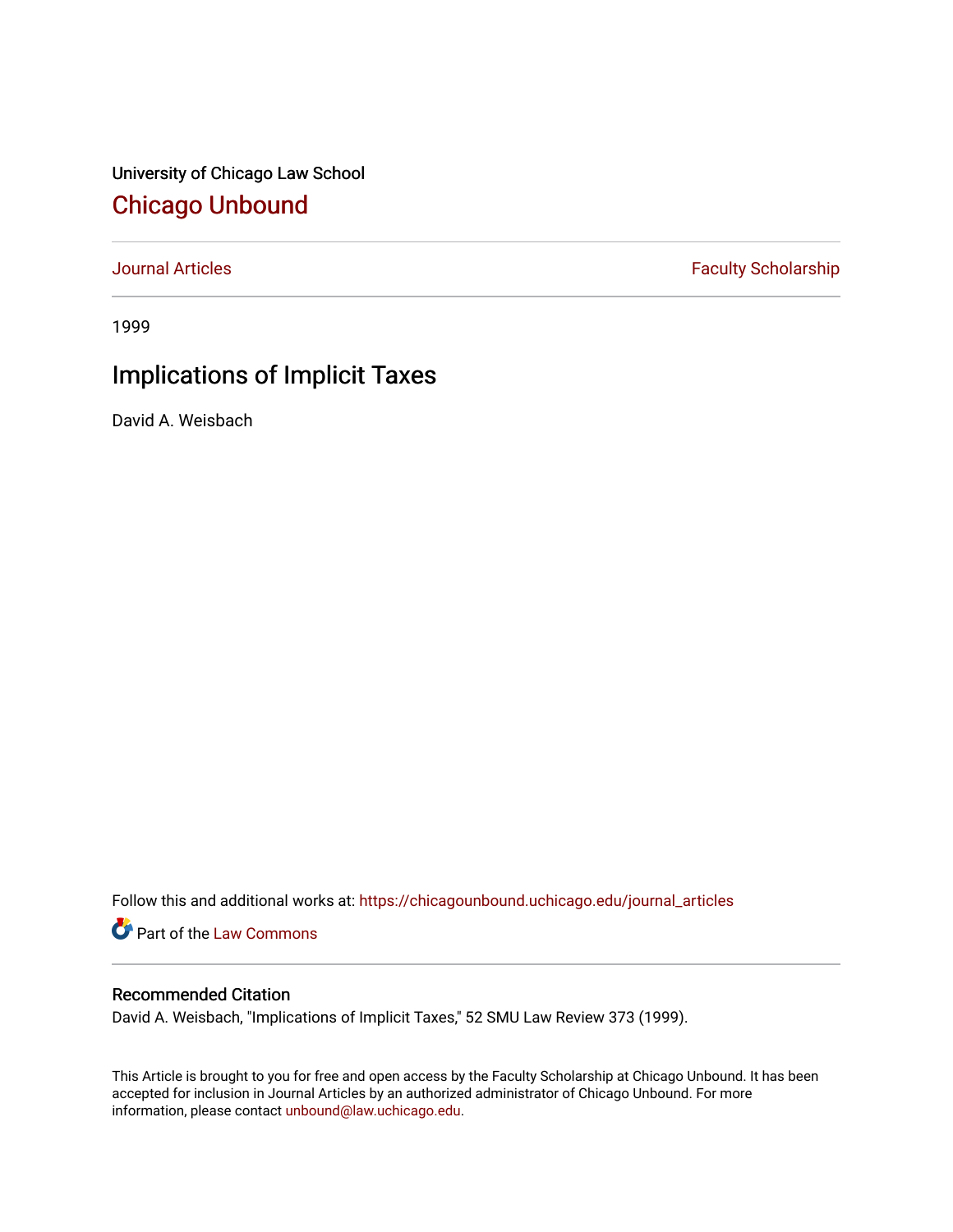# **IMPLICATIONS** OF IMPLICIT TAXES

#### *David A. Weisbach\**

N Some *Explicit Thinking About Implicit Taxes,1* Professor Charlotte Crane argues that policymakers, courts, and scholars often miss the effect of implicit taxes. An implicit tax is simply the effect of taxes on the price of an asset. For example, if an asset is tax-preferred, the price will be bid up to reflect the tax preference.

One must think explicitly about implicit taxes to avoid missteps. Although there is substantial literature on implicit taxes, Crane shows that many areas of tax policy have not fully incorporated the concept, pointing out five or six different areas of the law that fail in this regard. For example, Crane argues that the tax treatment of unpaid interest on a tax-exempt bond is dependant on whether the price of the bond is supposed to reflect the benefit of tax exemption. Similarly, the pre-tax profit requirement for tax motivated transactions does not take into account implicit taxes and, therefore, is likely to be too broad and potentially incoherent.

Crane's observation is important and surely correct- implicit taxes may change policy prescriptions. I have two comments. First, I will discuss what exactly implicit taxes are and why we might care about them. In doing so, I will expand on some of Crane's arguments regarding implicit taxes. Second, I will discuss how much we learn from explicitly discussing implicit taxes in the context of a pre-tax profit requirement for tax shelters. The appropriate treatment of tax shelters is an increasingly important topic as evidence mounts of a growing proliferation of aggressive shelters.<sup>2</sup> Yet the definition of a shelter and the appropriate treatment, once identified, remains uncertain. Crane, as well as others, argue that implicit taxes are central to a coherent definition.<sup>3</sup> Implicit taxes would clearly be part of any complete picture, but I will argue that the core of the problem lies elsewhere.

**<sup>\*</sup>** B.S., Mathematics, The University of Michigan; J.D., Harvard Law School. Currently, Associate Professor of Law, The University of Chicago.

<sup>1.</sup> Charlotte Crane, *Some Explicit Thinking About Implicit Taxes,* 52 SMU L. **REV.** 339 (1999).

*<sup>2.</sup> See* Joseph Bankman, *The New Market for Corporate Tax Shelters,* forthcoming TAX L. REV.

*<sup>3.</sup> See, e.g.,* David J. Shakow, *Confronting the Problem of Tax Arbitrage,* 43 TAX L. REV. 1 (1987); Theodore S. Sims, *Debt, Accelerated Depreciation, and the Tale of a Teakettle: Tax Shelter Abuse Reconsidered,* 42 UCLA L. REV. 263 (1994); Alvin Warren, *The Requirement of Economic Profit in Tax Motivated Transactions,* 59 **TAXES** 985 (1981).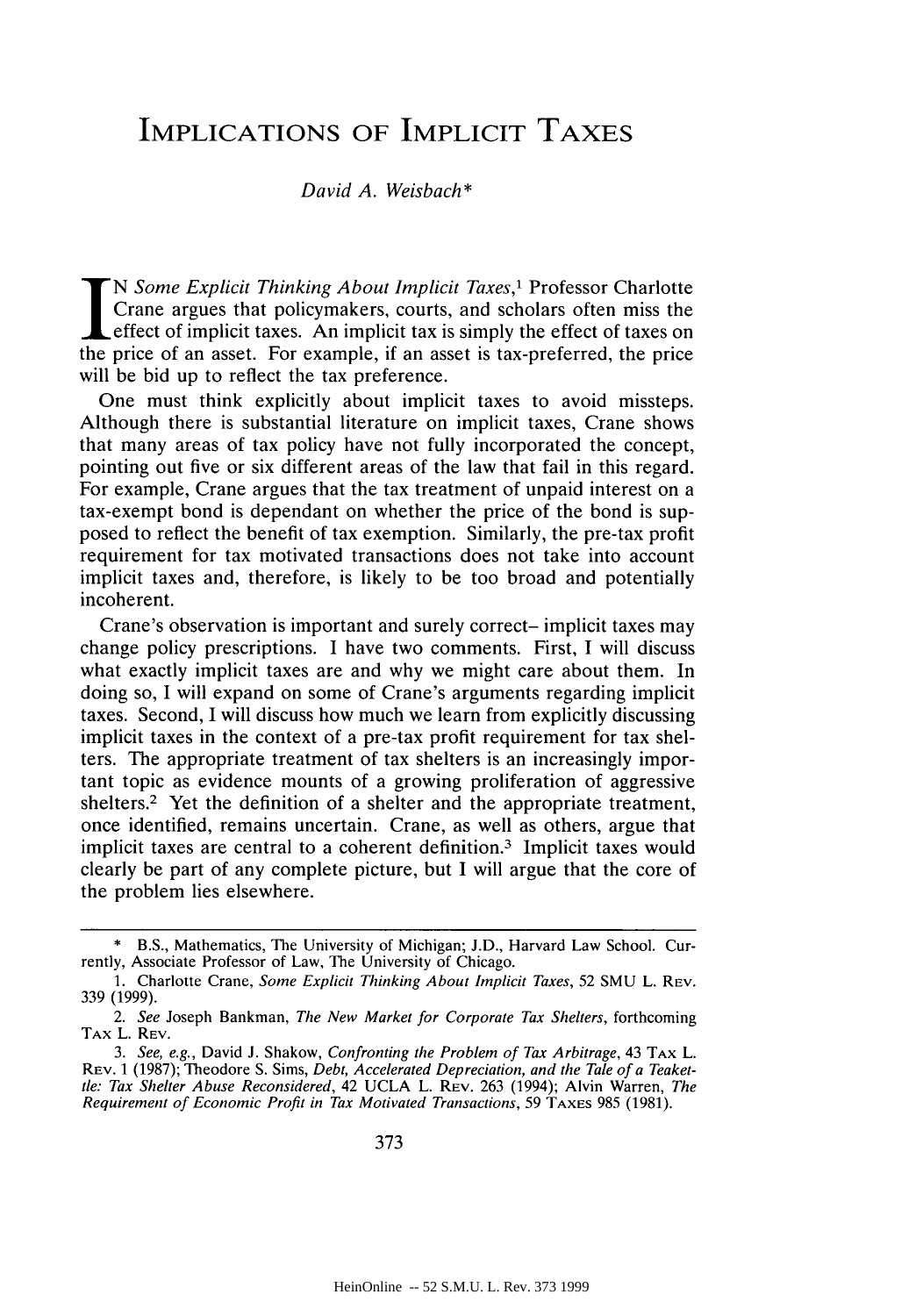### I. IMPLICIT TAXES

Implicit taxes are misnamed. Implicit taxes are not taxes in the sense of the confiscation of resources by the government. They are simply asset price adjustments in response to a tax benefit or detriment. Tax capitalization is the general concept; assets change price in response to taxes. The term implicit tax usually refers to a tax benefit. It is the additional amount one pays for an asset above and beyond the price if there were no tax benefit associated with owning the asset. So, for example, if a taxable bond would sell for \$100, a tax-exempt bond might sell for \$120. The buyer has paid a \$20 implicit tax. But it is not really a tax. It is simply an allocation of the benefit of tax-exemption between the new owner and the seller of the asset. The tax law nominally allocates the benefit only to the new owner, but the owner and seller can split the benefit through a side payment.<sup>4</sup> Between the seller and the owner, the tax benefit is fully realized and the government in the abstract is indifferent as to how it is split; implicit taxes initially seem to be simply a matter of private dealings between individuals, not between individuals and the government.

There are several confusing elements in the term "implicit taxes." First, while the term "implicit taxes" usually refers to capitalization in response to a tax benefit, the same logic applies to tax detriments. For example, stock prices adjust to the imposition of the corporate tax, so that the return to existing equity is the same as the return to other capital, notwithstanding the corporate tax. There is an implicit subsidy (i.e., the opposite of an implicit tax) to the purchaser of the stock that offsets the cost of the corporate tax.

Second, implicit taxes can be defined by comparison to the no tax state of the world or the full tax state of the world. The scope of the term will differ depending on the reference point. If the reference point is the no tax state of the world, all price adjustments are implicit taxes. If the reference point is the full tax state of the world, only price adjustments in response to under or over-taxation of a particular asset or transaction are implicit taxes. The most common definitions use the fully taxed state of the world. 5 I prefer the no tax comparison as any change in prices from the no tax world represents a sharing of tax liability between the nominal payer and other parties. The definition does not really matter so long as one is explicit.

Even though implicit taxes involve only payments between private parties, the government is not indifferent. To begin with, if a tax benefit is targeted to a particular group, it is important that the group receive the benefit. So if tax exemption for municipal bonds is targeted at municipalities, it is important that the sales price of the bond fully allocate the

<sup>4.</sup> Like any other price, the amount of the side payment is determined by the market. For example, the difference in price between municipal bonds and corporate bonds, which is the amount of the side payment, is determined by the market.

*<sup>5.</sup>* See, e.g., MYRON S. **SCHOLES &** MARK A. **WOLFSON, TAXES AND** BUSINESS STRAT-**EGY** 83 (1992).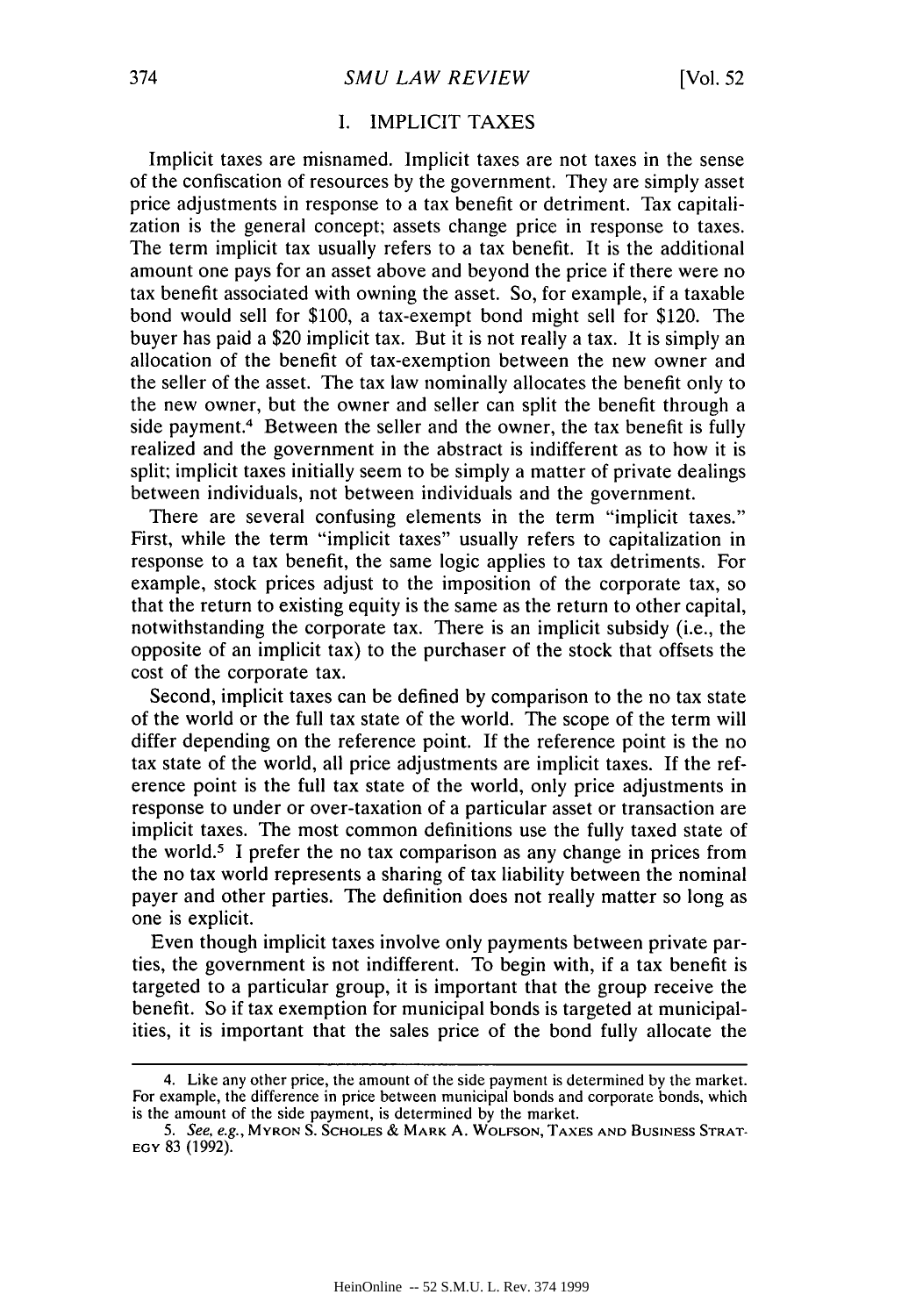benefit in that direction. The government made the lender (the holder of the bond) the nominal beneficiary, but wants the benefit to be allocated to the borrower. Therefore, the government usually wants high implicit taxes on the lender.

In some situations, however, the government wants no implicit taxes. Suppose the target group for an education incentive, such as the Hope Scholarship credits, is students. If the price of education is bid up, the benefit is split between students and schools, which is contrary to the goal of the tax benefit. Implicit taxes can alter the effectiveness of a policy. Note also that there is nothing distinctive about tax policy here. Any government subsidy, tax, or regulation will have price effects that may redistribute the benefits or costs of the policy.

Crane uses the example of unpaid interest on a tax-exempt bond to illustrate this concept. Suppose the goal of the exemption is to lower the cost of borrowing for local governments. The nominal beneficiary of the exemption is the holder of the bond. To fulfill its objectives, the government must hope that the benefit of the exemption is fully capitalized into the price of the bond, thereby transferring the benefit to the local government. In this case, what is the appropriate treatment of unpaid interest? The government wants all the benefits to go to the issuer so buyers of taxable bonds and tax-exempt bonds should be in equal places. Not allowing a deduction for unpaid interest comes closest to achieving this, so no deduction is appropriate.

Suppose, on the other hand, that the government does not want capitalization because, for example, the benefit of the exemption is supposed to stay with the bond holder. We can think of the bondholder as purchasing two things: a set of cash flows from the borrower and a tax benefit worth (at a 40 percent tax rate) \$4 for each \$10 of interest paid. What if the borrower fails to make a payment? There is no reason to also deny the bondholder the other benefit it purchased, the \$4 of tax benefits for each \$10 of interest. There is no reason government nonpayment should occur at the same time as nonpayment for the borrower. Another way to think about it is that the linking of the tax benefit to interest payments is a mere convenience. The same policy could have been implemented by giving the bondholder a deduction upon purchase of the bond equal to the present value of the tax benefits under current law. Then there would be no connection between payment by the borrower and the tax benefits. Mere conveniences of accounting methods should not affect policy.

The example is troubling because capitalization, or the lack of capitalization, may defeat the arguments just given. Suppose the government wants the holder of the bond to get the benefit. It therefore wants to discourage capitalization and, based on the arguments above, should give a deduction for unpaid interest to benefit the holder. If the tax benefit of exemption is capitalized, the tax benefit for the deduction for unpaid interest might also be capitalized, defeating the purpose of the deduction. There would be no benefit to the holder for the deduction. If the govern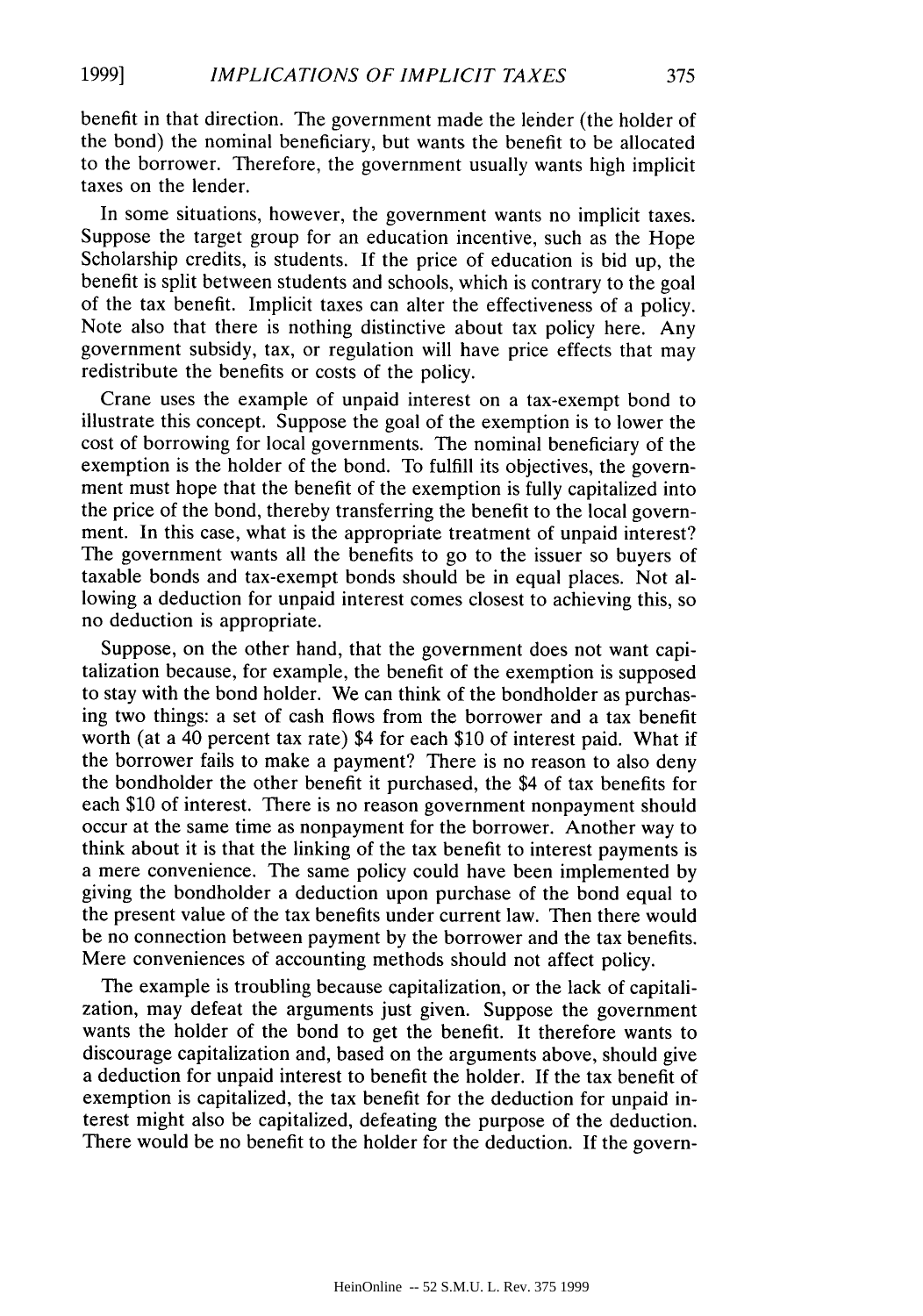ment wants the benefit to go to the local government, it will want to encourage capitalization and give no deduction for unpaid interest. But if capitalization is not occurring, it is not clear that either treatment of unpaid interest will change the result.

Suppose that the arguments above were not affected by capitalization. It is still not clear what the appropriate treatment is because the treatment of unpaid interest affects tax revenues. To determine correct policy one would have to determine whether the government should spend money to achieve its desired result or whether partially achieving its result at a different cost is better.

The more common example used to illustrate implicit taxes for taxexempt bonds is the treatment of borrowing to purchase a tax-exempt bond.6 Allowing an interest deduction for such borrowing would encourage capitalization while disallowing the deduction, as under current law, discourages capitalization. In any event, leaving aside the details of the example, the larger point Crane makes is correct. Whether the government policy is to encourage or discourage implicit taxes will often affect one's views of the treatment of a variety of transactions.

Implicit taxes affect norms beyond the effectiveness of government policy, such as the fairness or efficiency of the tax system. Returning again to the tax-exempt bond case, it may look like the rich holders of the bonds get a tax benefit, but not if the benefit is allocated through the market to the issuers. Thus, implicit taxes can affect vertical equity, or, in other words, how progressive the tax burden is. Implicit taxes may also affect horizontal equity. It may look like holders of a tax-exempt bond pay less tax than similarly situated individuals who do not hold the bonds. It is correct that holders pay less tax, but they are not better off because they made a side payment to some state or city that the similarly situated person did not.

The effect of implicit taxes on efficiency is more complex. If the underlying subsidy is inefficient, implicit taxes often only reflect that underlying inefficiency. As the price of municipal bonds goes up, local governments find it more attractive to issue bonds and will issue more than they would if the market alone determined their price. A local government's decision to fund a project is changed, so that the city may well enter into a project that could not pass market tests. Implicit taxes achieve this result, but it is simply a consequence of government policy, not implicit taxes per se.

In some cases, implicit taxes may defeat what would otherwise be an efficient policy. Suppose, for the sake of argument, that because individuals are not fully capturing the benefits of education (for example, an educated public might produce less crime), a government policy is necessary to make market prices better reflect the social costs and benefits.

*<sup>6.</sup> See, e.g.,* Alan **J.** Auerbach, *Should Interest* Deductions be Limited, in Uneasy Compromise, Problems of Hybrid Income-Consumption Tax 195 (Aaron, Galper & Pechman, eds., 1988).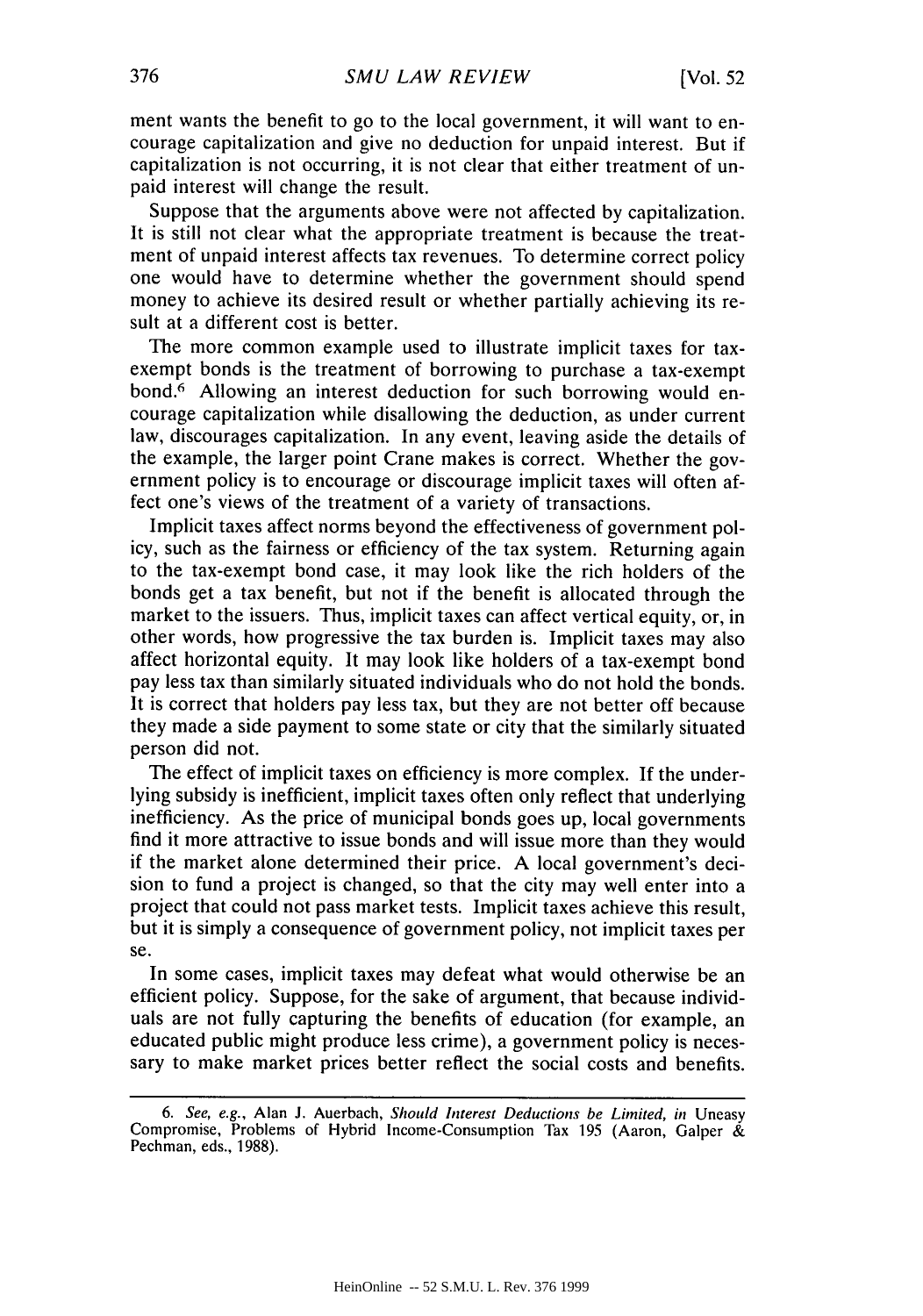The government might simply subsidize students. But if there are implicit taxes on education subsidies, tuition goes up, which means individuals will still not internalize the positive externality of education. Their effective price will be the same. The program would just be a windfall to schools.

Implicit taxes can also reduce inefficiencies. For example, if the corporate tax is capitalized into share prices, there is no reason to repeal the corporate tax (at least with respect to existing shares) as any inefficiency has already been born by the initial shareholders. Secondary holders would just get a windfall if the corporate tax were repealed.

So we care about implicit taxes, but it is difficult to make general statements about which way they cut. Sometimes we want them, sometimes we do not. Sometimes they create inefficiencies and sometimes they do not. They usually affect the distribution of taxes and benefits, but the direction is uncertain. Crane is correct that one must think about them in a given context, but each case will be different. I know of few general statements that can be made other than Crane's thesis: that one must think about implicit taxes in each case.

### II. PRE-TAX PROFIT MOTIVE

To obtain tax benefits associated with a transaction, the tax law requires taxpayers to have an expectation of making a profit on the transaction without regard to taxes. For example, in *Knetsch v. United States,7* Mr. Knetsch borrowed money from Sam Houston Life Insurance at 3.5% and purchased an annuity (from Sam Houston) that yielded 2.5%. He was guaranteed to lose money on the transaction. But tax on the gain from the annuity was deferred while interest deductions on the borrowing could be taken immediately. If tax rates were high enough, taxes turned a losing transaction into a winner. The tax benefits in this transaction were disallowed.<sup>8</sup>

It does not take a degree in economics to see that this behavior is inefficient, unless one had some reason to believe that there was a market flaw causing too few purchases of annuities, even ones that were financed through a borrowing. In *Knetsch,* no real resources were used other than the resources used to plan the transaction. In such a case, where the taxpayer has literally done nothing, the only cost is the planning cost. In most cases, however, some resource is misallocated to obtain a tax benefit, in which case the inefficiency consists of both the misallocation and the planning costs. For example, if Mr. Knetsch had been smarter, he would have born some risk, say by creating a mismatch between the interest payments and the annuity payments. The transaction would have had a greater chance of being respected in this case, but it would have created inefficiencies by misallocating risk.

**<sup>7.</sup>** 364 **U.S. 361 (1960).** 8. See id. at 370.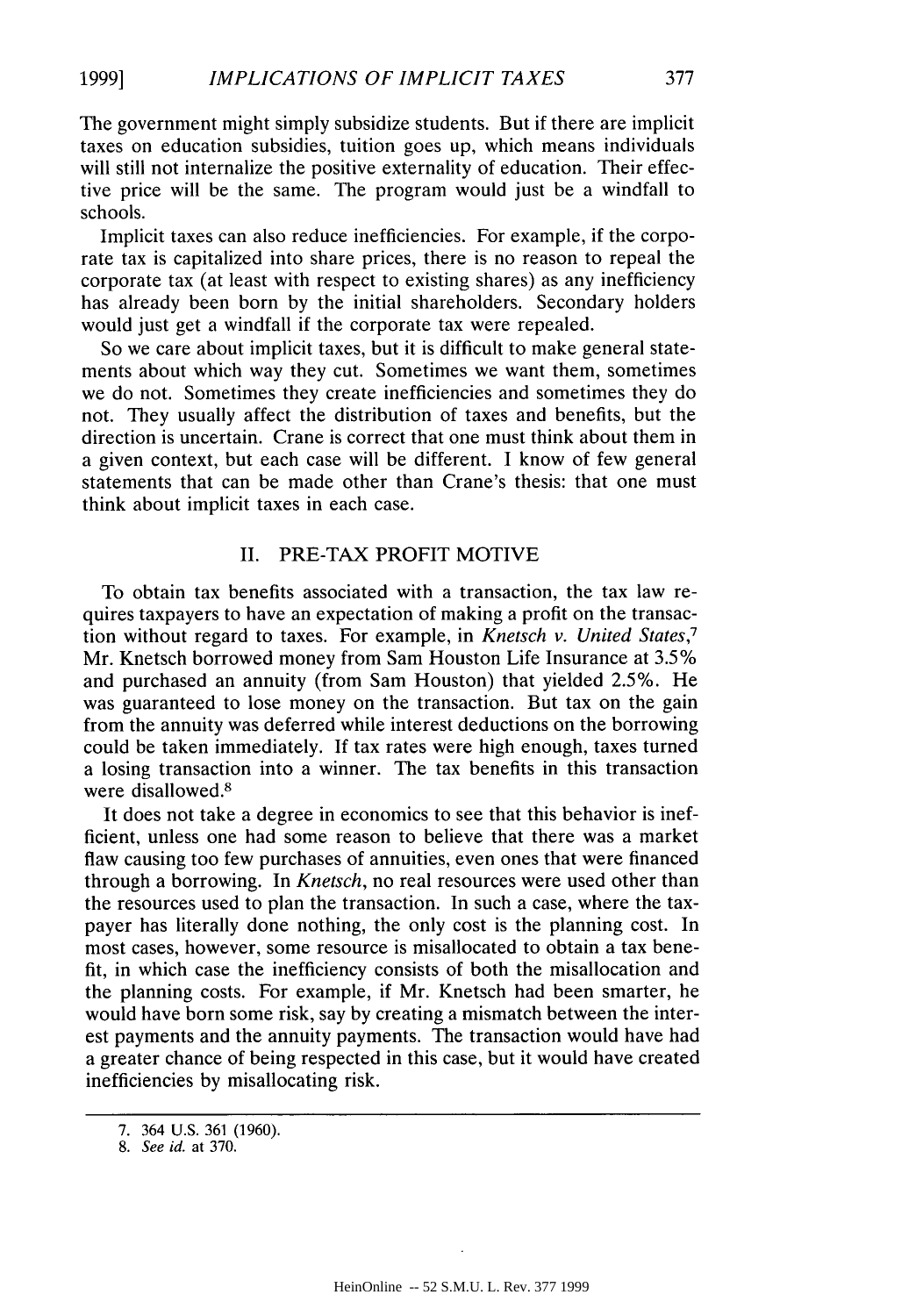The pre-tax profit motive requirement is an attempt to limit this type of inefficient behavior. If a transaction would not clear at least a zero profit (not a market profit) without taxes, we know the behavior is inefficient. Taxes for a transaction that fails the pre-tax profit requirement are negative.

The pre-tax profit requirement has long been subject to criticism. In 1981, **Al** Warren noted the problem both with implicit taxes and with the arbitrariness of setting the profit requirement at zero.<sup>9</sup> If there are implicit taxes, what looks like a losing transaction without regard to taxes, is actually a perfectly sensible transaction. The pre-tax profit motive simply misses the fact that included in the transaction is a side payment to transfer tax benefits. For example, suppose a taxpayer borrows to buy a taxexempt bond. If there were no implicit tax, the return on the tax-exempt bond would equal the cost of the taxpayer's borrowing, resulting in zero economic profit, without regard to taxes. If the tax-exempt bond has an implicit tax, the taxpayer loses money on the transaction, but only because included in the transaction is a side payment to transfer tax benefits to the municipality. If one is to ignore tax benefits when determining profit, one should also ignore the side payments made to transfer the benefits. Either count implicit taxes and real taxes or do not count either.

Ted Sims similarly argues that implicit taxes completely eliminate the problem with leveraged tax shelters (other than for seller financing, which at the time had particular flaws not generally implicated in other shelters).<sup>10</sup> Leveraged tax shelters were the bane of the tax system in the 1970's and early 80's and were arguably the cause of a significant misallocation of resources, such as empty glass buildings in downtown Houston. Sims' argument was that the price of tax-preferred assets will be bid up so that there is no advantage to a leveraged purchase of the asset.<sup>11</sup> If the taxpayer who borrows to buy tax-exempt bonds pays an implicit tax equal to the full value of the exemption, the transaction has no after-tax profit and is not more attractive than non-sheltered investments. Effectively, the argument is the same as that made above - that critics of tax shelters were inconsistently counting tax deductions but not implicit taxes. David Shakow also makes essentially the same argument.<sup>12</sup>

Even aside from implicit taxes, the pre-tax profit test had problems. The test looks to whether the taxpayer makes above zero. Zero is the wrong number, because a transaction that made zero, but involved an investment of capital, would not clear market hurdles. Note that zero might be the right number if the test used present values determined at the market rate of return, but the test does not use present values. In fact, without present values, it becomes almost impossible to compare the rates of return on different transactions, which makes the test completely

<sup>9.</sup> See Warren, supra note 3, at 986.

<sup>10.</sup> See Sims, supra note 3, at 309.

*<sup>11.</sup>* See id.

<sup>12.</sup> See Shakow, supra note 3, at 37.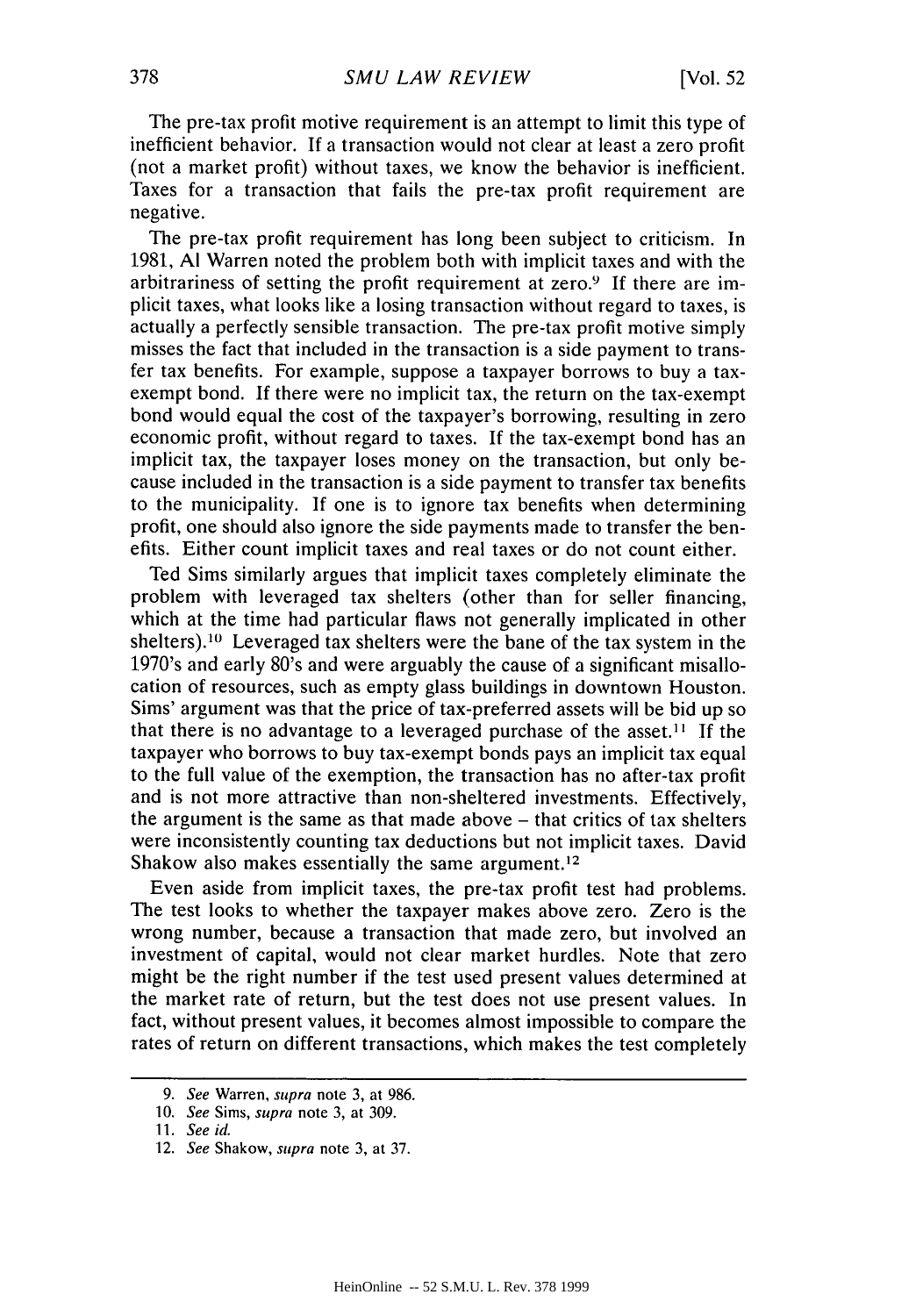incoherent. If the goal is to identify tax-caused distortions, one must require a market rate of return and require discounting.

It is not clear, however, whether there is a better alternative. After 80 years we do not seem to be any closer to the definition. Perhaps tax shelters are like obscenity, and further attempts to elucidate the concept are in vain.

I will not attempt to give a definition of tax shelters here but I would like to suggest the place to begin looking. The argument is that current attempts to define tax shelters pay insufficient attention to the legal implementation of the tax system. Instead, these attempts rely too much on the economics of the transactions, attempting to identify directly efficient and inefficient transactions. The study of implicit taxes follows this approach. Ultimately, the economic concepts must be part of any notion of a shelter, but I believe the hard work lies elsewhere, in the study of the law, particularly concepts such as the appropriate degree of detail in the law, the use of rules and standards, the effect of discontinuities in the law, and other concepts related to the legal implementation of the tax system.

Begin with an attempt to define tax shelters based on economics without regard to the implementation of the law. An investment is worth making if it has a positive net present value and should be rejected if it has a negative net present value. Ideally, a tax system would not affect the decision to make an investment, which means that it should be allowed only if its pre-tax net present value is positive. The tax shelter test would simply require a zero pre-tax profit when expected cash flows are discounted using pre-tax prices. To be conservative about which transactions are disallowed, the discount rate can be set lower than the market rate (for example, at the risk-free rate at which the Treasury borrows). Then, only projects that have at least a minimum yield without taxes would be permitted to go forward (at least without a tax penalty).

The problem with this definition of a shelter is that taxes change prices. If the tax on rice causes one to eat more potatoes, eating more potatoes cannot be tax avoidance. As Crane says, at some level, the tax system has to let people take prices as given. Requiring pre-tax prices would force irrational actions in the face of actual market prices. Implicit taxes completely undermine the notion of a tax shelter based on pre-tax present values. Assuming some transactions are tax shelters, the problem becomes a complex one of determining when taxes may be considered and when they may not be. There is no clear economic line.

The problem with implicit taxes occurs even if one uses the more narrow definition of implicit taxes: price changes caused by variations from full taxation. For example, if the price of stock is bid down to reflect the corporate tax, one should be allowed to purchase stock at its after tax price even if its pre-tax price would make the purchase irrational. So again, the problem is determining *when* tax benefits and detriments should be taken into account, not *whether* they should be.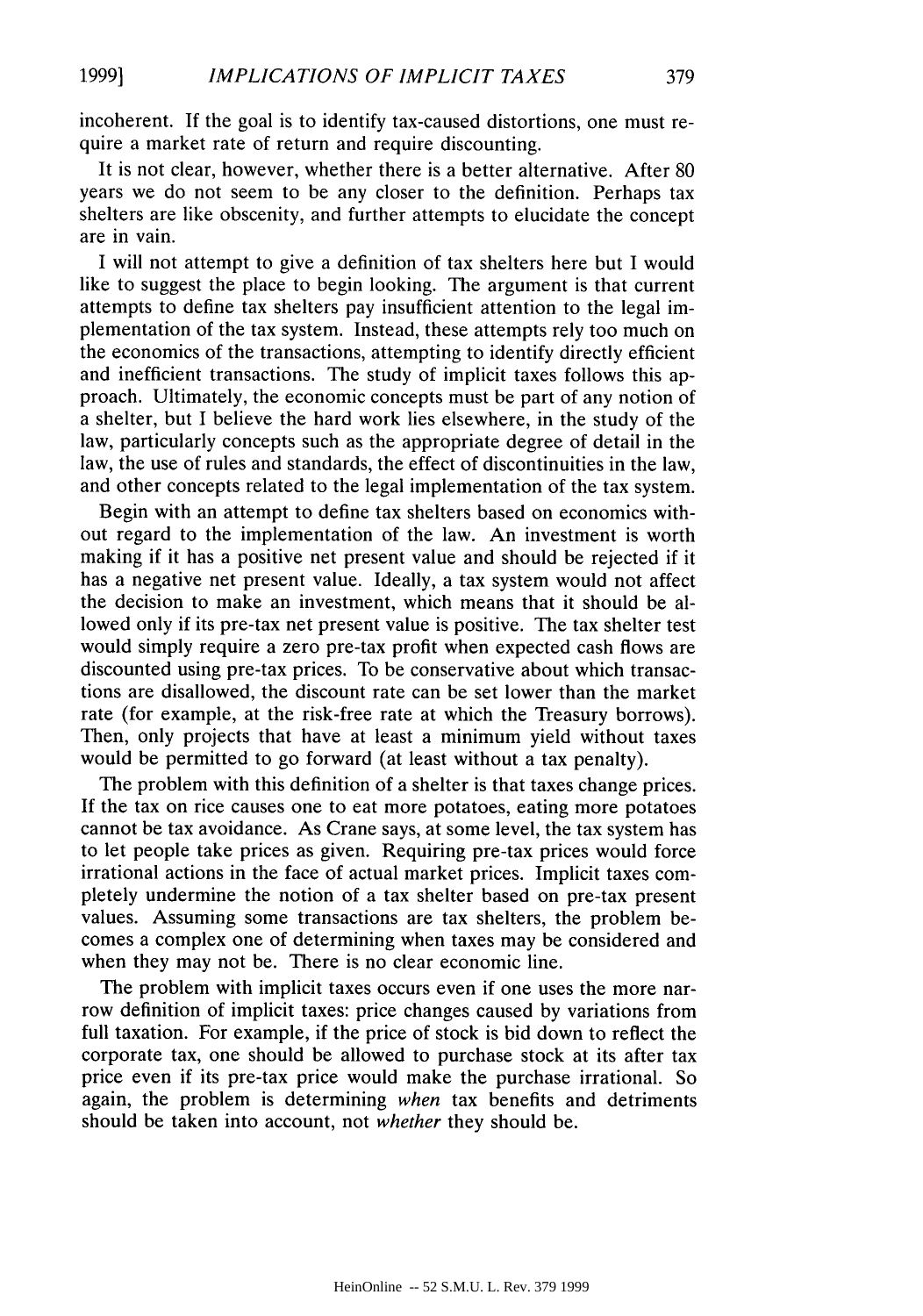One response, advocated by Sims and others, is to reject the notion of a tax shelter altogether and to believe that implicit taxes will resolve the problem. Allow people to choose between rice and potatoes, based on after-tax prices. This inefficiency is what we bought when we chose our current tax system. To the extent there are special preferences that might cause further misallocations, these will be quickly eliminated through implicit taxes. For example, if taxpayers were allowed to borrow to invest in tax-exempt bonds or other tax-favored assets, the price of these assets would be bid up, creating implicit taxes and eliminating the benefit of the shelter.

This seems naive for two reasons. First, unless there is full capitalization of tax benefits and detriments, implicit taxes will not cure the shelter problem. Reliance on full capitalization is utopian. Full capitalization has never happened and is unlikely to ever happen.<sup>13</sup> Second, Mr. Knetsch's annuity had no implicit tax as it was created out of thin air. Nothing actually happened, so the prices could have been set arbitrarily high or low. Implicit taxes cannot cure Mr. Knetsch's shelter, nor can they cure most modern shelters. These modern shelters, which will be discussed below, look more like the Knetsch shelter than borrowing to invest in tax-favored assets.

**Al** Warren suggests a solution to this problem: he suggests, roughly, to use a pre-tax profits test (with discounting), except where it is clear that Congress has enacted an incentive intended to create implicit taxes.14 In those cases, consider both the tax benefits and the implicit taxes. This solves both the discounting problem of current law and the problem with implicit taxes. I think this test moves in the right direction but, by looking to congressional intent, it points to a different underlying problem. The underlying problem is the way that the law is promulgated—the administrative compromises, the lack of perfect information by drafters, the effect of rules and standards, and other issues relating to the legal implementation of the tax system.

Consider an example of a modern tax shelter, an abusive transaction described recently by Joe Bankman.15 Suppose a profitable domestic corporation would like to generate a tax loss to use against its profits. The strategy is to generate offsetting gain and loss and to have the gain recognized by a nontaxable entity, such as an offshore corporation, and the loss recognized by the domestic corporation. This can be accomplished in the following.

A foreign party, not subject to U.S. tax, enters into a straddle on a currency in a country in which it does not conduct business. For example, a foreign party, domiciled and conducting business in Nation A, might

<sup>13.</sup> See Calvin H. Johnson, *Inefficiency Does* Not Drive *Out* Inequity: *Market Equilib- rium* & Tax Shelters, 96 TAX NOTES 20 (1996).

<sup>14.</sup> See Warren, *supra* note 3, at 989.

<sup>15.</sup> See Joseph Bankman, The New Market for Corporate Tax Shelters, TAX L. REV. (forthcoming 1999).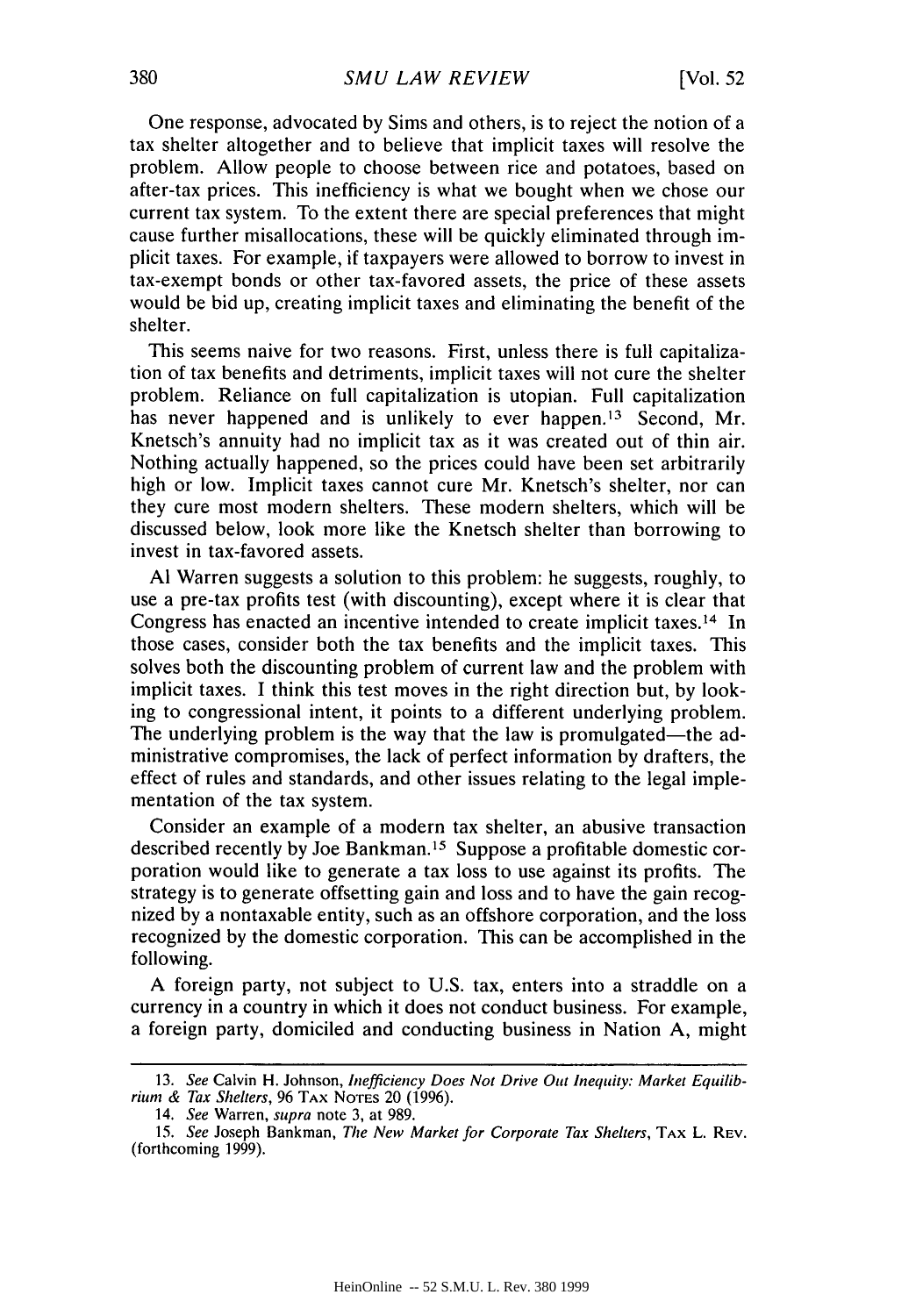enter into offsetting long and short options in the currency of Nation B. In time, one option will increase in value and one will decrease in value. Assume, for example, each option was purchased for an amount equal to \$50 million (U.S. dollars) and that the gain position increases in value to \$90 million and the loss position falls in value to \$10 million. The foreign party sells the gain position and contributes the loss position, with a basis of \$50 million and fair market value of \$10 million to an existing subsidiary (Sub) of the domestic corporation (Parent). In return, the foreign party receives non-voting preferred stock with a value of, say, \$11 million. At the same time, Parent contributes an amount of cash to Sub equal to 10% of the value of the Sub. Parent and Sub take the position that the transfers of Parent and foreign party are governed by section 351 and related provisions. Consequently, the Sub takes a basis in the loss position equal to its basis in the hands of the foreign party-\$50 million. Sub sells the property and takes a \$40 million foreign currency loss, which is ordinary rather than capital and, therefore, can be used against operating income.

I chose this example because it has been made public already (most shelters are marketed under strict secrecy), because it is exotic and sufficiently complex to show how modern shelters work, and because it is sufficiently simple that it can be readily understood. There are hundreds of similar shelters, and this shelter, while perhaps simpler than many, is typical.

This shelter does not take advantage of any particular tax subsidy and is not affected by implicit taxes. It looks like Knetsch, in the sense that it is totally independent of market prices (it can be done regardless of prices) and very little has actually taken place. Most modern shelters have these features.

The underlying problem is how the law was drafted.<sup>16</sup> By allowing an offshore loss to be domesticated, the tax law created a loophole. The law was imperfectly drafted and included administrative compromises such as the realization requirement. The taxpayer took advantage of these flaws. Determining how to react to this problem involves studying how the law is best implemented given the inevitability of imperfect drafting and administrative compromises. Let me suggest four areas that need further study before an adequate definition of a shelter can be developed.

First, we must understand the appropriate degree of complexity of the law and its relationship to tax shelter rules, or more generally, to the use of rules and standards in the tax law. Eliminating loopholes like the offshore currency straddle most often creates additional complexity in the law. A broad definition of a shelter may reduce the need to create this type of complexity by preventing loopholes from being exploited. But a broad shelter definition might deter efficient transactions or might create uncertainty. To determine the appropriate breadth of a shelter definition,

*<sup>16.</sup> See* Joshua D. Rosenberg, *Tax Avoidance and Income Measurement,* 87 MICH. L. REV. 365, 473 (1988).